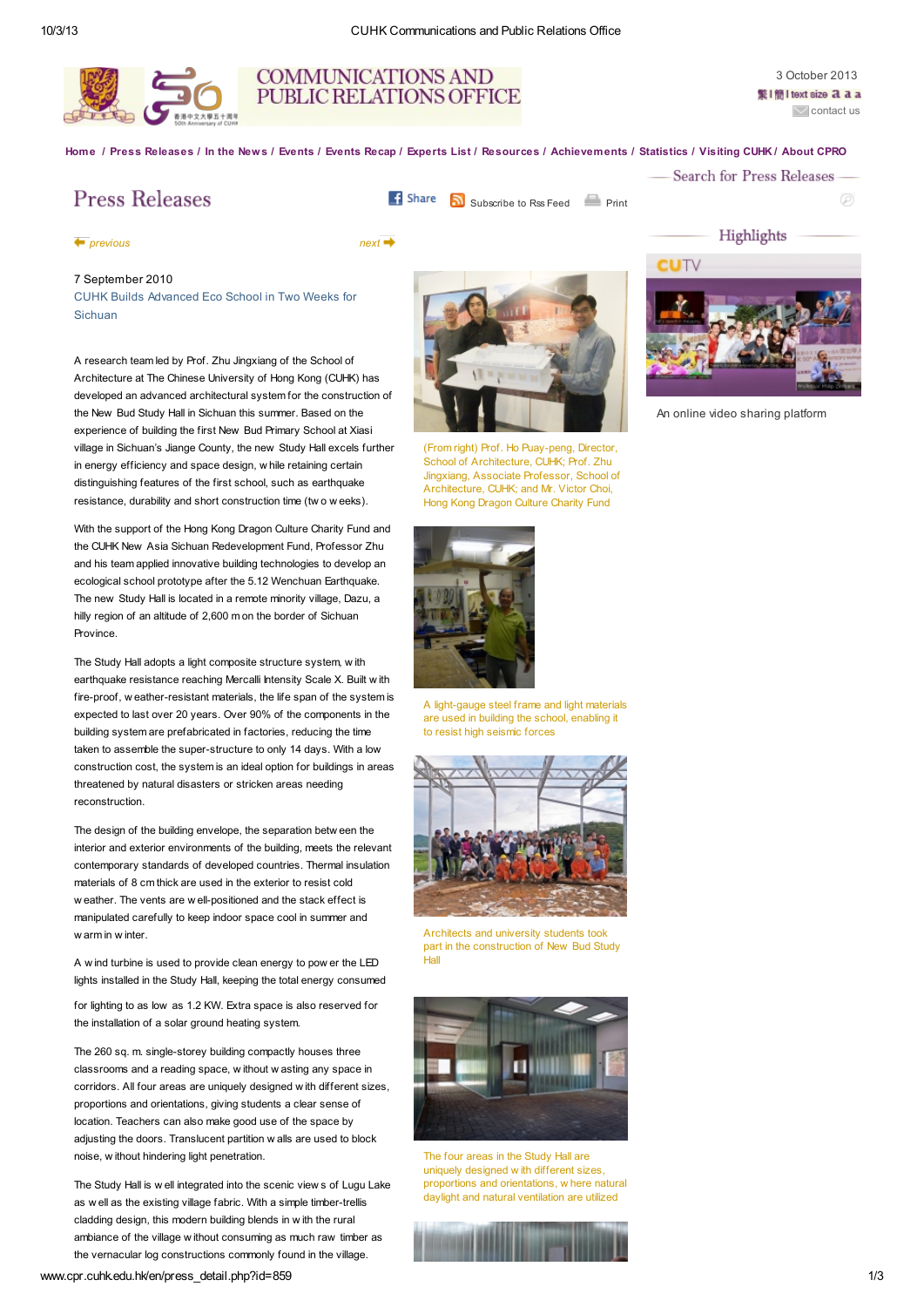10/3/13 CUHK Co[mmunications](http://www.cpr.cuhk.edu.hk/resources/press/photo/4c8d98990a877.jpg) and Public Relations Office

The project involves 30 volunteers, comprising mainland and Hong Kong university students, and architects. Demonstrating an advanced building constructed w ith innovative building technologies, the project holds much educational value.

The Study Hall has been in operation since 1 September. Students can complete their six-year primary education there and it has attracted students from neighboring villages.

This ecological school prototype integrates an innovative structural system, construction and environmental technologies w ith compact spatial organizations, thereby drastically raising the building's overall performance. In conjunction w ith Professor Zhu, other collaborators in this meaningful project are professional consultant Mr. Nelson Tam Sin-lung, PhD student Mr. Xia Heng and engineers from different manufacturers.

 $\longleftarrow$  [previous](http://www.cpr.cuhk.edu.hk/en/press_detail.php?id=860) [next](http://www.cpr.cuhk.edu.hk/en/press_detail.php?id=854)  $\rightarrow$ 



Translucent partition w alls are used to block noise, w ithout hindering light penetration



A w ind [turbine](http://www.cpr.cuhk.edu.hk/resources/press/photo/4c8d98786db61.jpg) is used to provide clean energy for lighting



With a simple [timber-trellis](http://www.cpr.cuhk.edu.hk/resources/press/photo/4c8d984a69e58.jpg) cladding design, this modern building blends in w ith the rural ambiance of the village



The New Bud Study Hall is w ell [integrated](http://www.cpr.cuhk.edu.hk/resources/press/photo/4c8d982a3c1ec.jpg) into the scenic view s of Lugu Lake as w ell as the existing village fabric



(From right) Mr. Wong [Sau-yin,](http://www.cpr.cuhk.edu.hk/resources/press/photo/4c8d97ffd885d.jpg) Samuel, Year 2 student; Mr. Xia Heng, PhD student and Prof. Zhu Jingxiang, Associate Professor, School of Architecture, CUHK; Ms. Yu Ching Fen, representative for the Dazu School; Mr. Victor Choi, Hong Kong Dragon Culture Charity Fund; Prof. Ho Puay-peng, Director, School of Architecture; and Ms. Yang Yang, Year 3 student, School of Architecture, CUHK